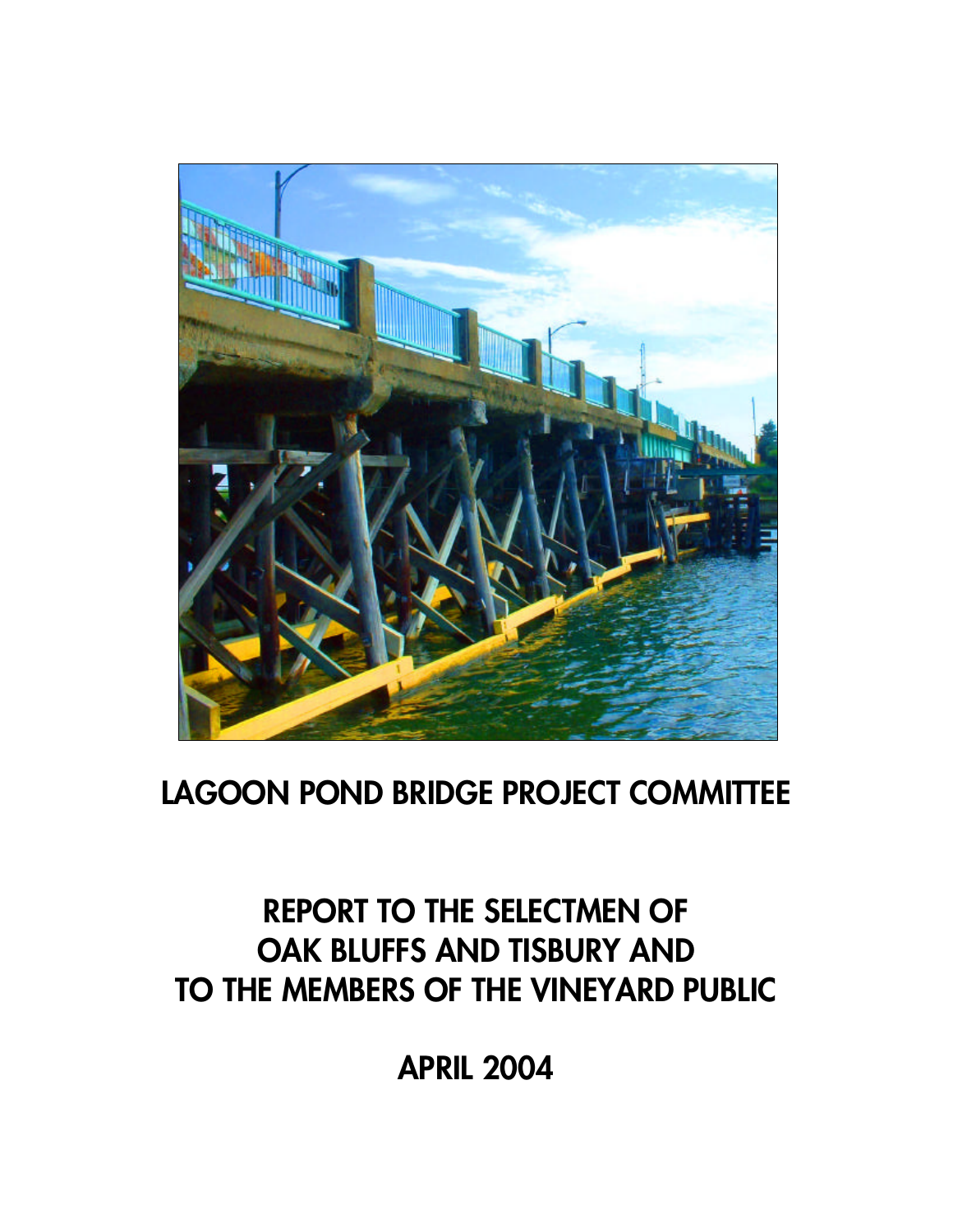### **Table of Contents**

- 1. Introduction
- 2. The Existing Bridge
- 3. The Temporary Bridge
- 4. The Permanent Bridge
- 5. Conclusions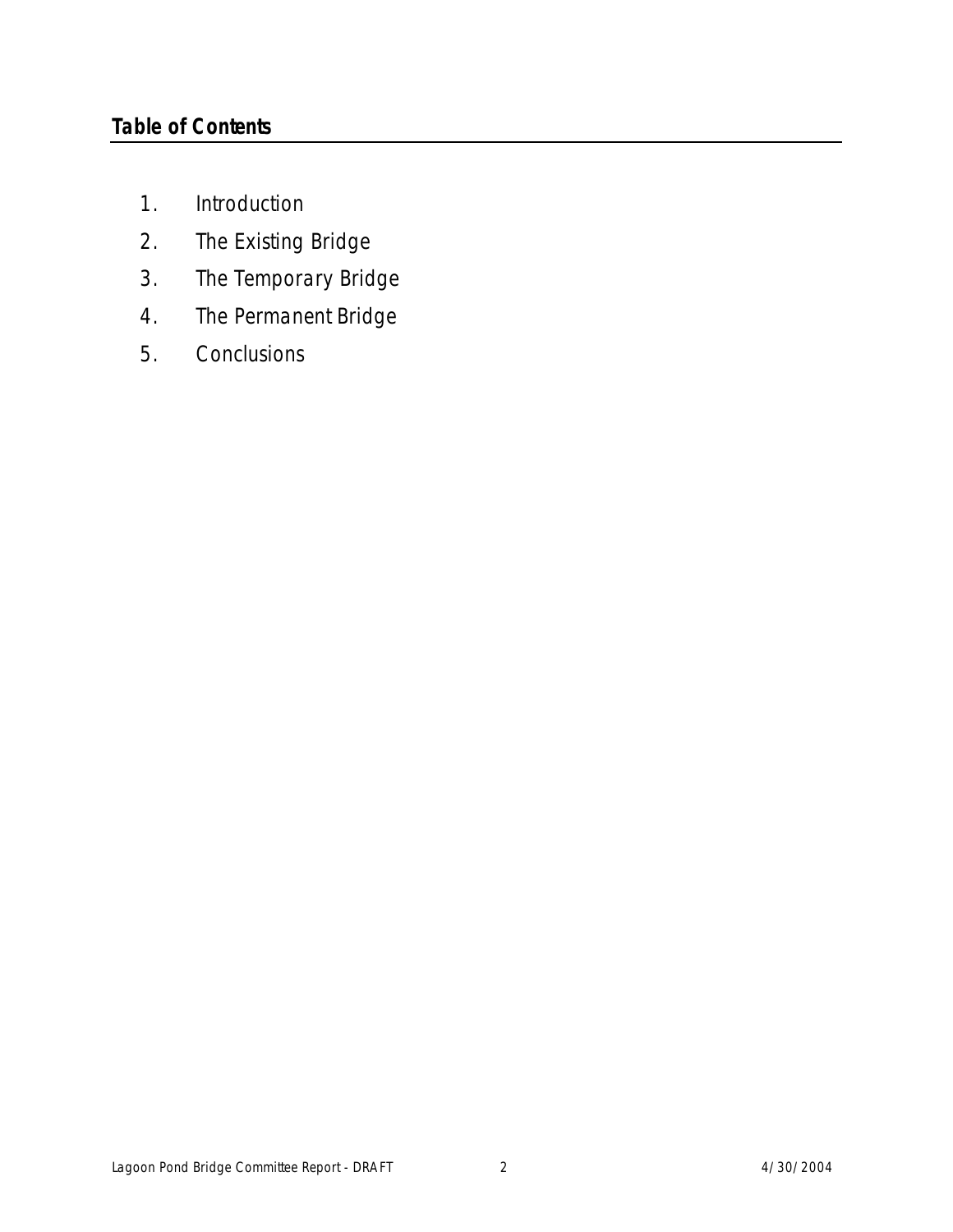#### **1. INTRODUCTION**

In 2003, MassHighway announced plans to replace the Lagoon Pond drawbridge. Their plan is to initially build a temporary bridge next to the existing bridge over the next two years, and then remove the latter. They would also undertake planning for the permanent replacement to be completed in six or seven years. At and after a public hearing held by MassHighway on November 24, 2003, a variety of concerns about the proposed plans were raised in the community.

The Oak Bluffs and Tisbury boards of selectmen set up a committee under the coordination of the Martha's Vineyard Commission to work with MassHighway to evaluate the proposal and alternative approaches from various points of view: logistical, environmental, economic, public security, and aesthetic.

The members of the committee are: Steve Berlucchi (County Engineer), Derek Cimeno (Tisbury Shellfish Warden), Richard Combra Jr. (Oak Bluffs Highway Department), David Grunden (Oak Bluffs Shellfish Warden), Tristan Israel (Tisbury Selectman), Melinda Loberg (Tisbury Harbor Management Committee & Tisbury Waterways), Fred LaPiana (Tisbury DPW), Mark London (MVC Executive Director), and Jay Wilbur (Tisbury Harbormaster).

During the course of its meetings, the Committee also heard from: Charles Carson (Engineer), Angela Gompert (Administrator, Vineyard Transit Authority), Daniel Greenbaum (Transportation Engineer), Phil Hale (President, Martha's Vineyard Shipyard), Ralph Packer (Businessman), Richard Westcott (Engineer and Seasonal Resident), William Wilcox (Martha's Vineyard Commission), Denys Wortman (Tisbury Waterways and Hines Point Resident)

Concerns about the proposal to build a temporary bridge include the following.

- The expenditure of \$3.5 million of public funds for a bridge that, according to MassHighway, will only be in place for a few years should be avoided if at all possible.
- The bridge would be an unsightly structure in a very prominent, heavily used location. This is of particular concern since Martha's Vineyard's economy is based primarily on visitation – tourists and second-home owners – attracted by the Island's beauty, which would be undermined by the bridge's presence.
- The temporary bridge would have a narrow sidewalk that would mean that cyclists might have to share the road.
- Having to build two bridges would lengthen the period of disruption of Beach Road with its attendant traffic delays.
- The temporary bridge might preclude some viable solutions for the permanent bridge.
- Notwithstanding MassHighway's current timetable, the presence of the temporary bridge would reduce the urgency to build the permanent bridge and the temporary bridge might end up remaining in place for much longer than presently proposed.

The Committee met regularly since the end of last year, including a meeting in Boston in February with engineers and officials from MassHighway. At that meeting, MassHighway officials offered not to build the temporary bridge, if it is clear that that is what the Vineyard community wants. MassHighway has asked for a clear indication before the end of April 2004, or May 15 at the latest,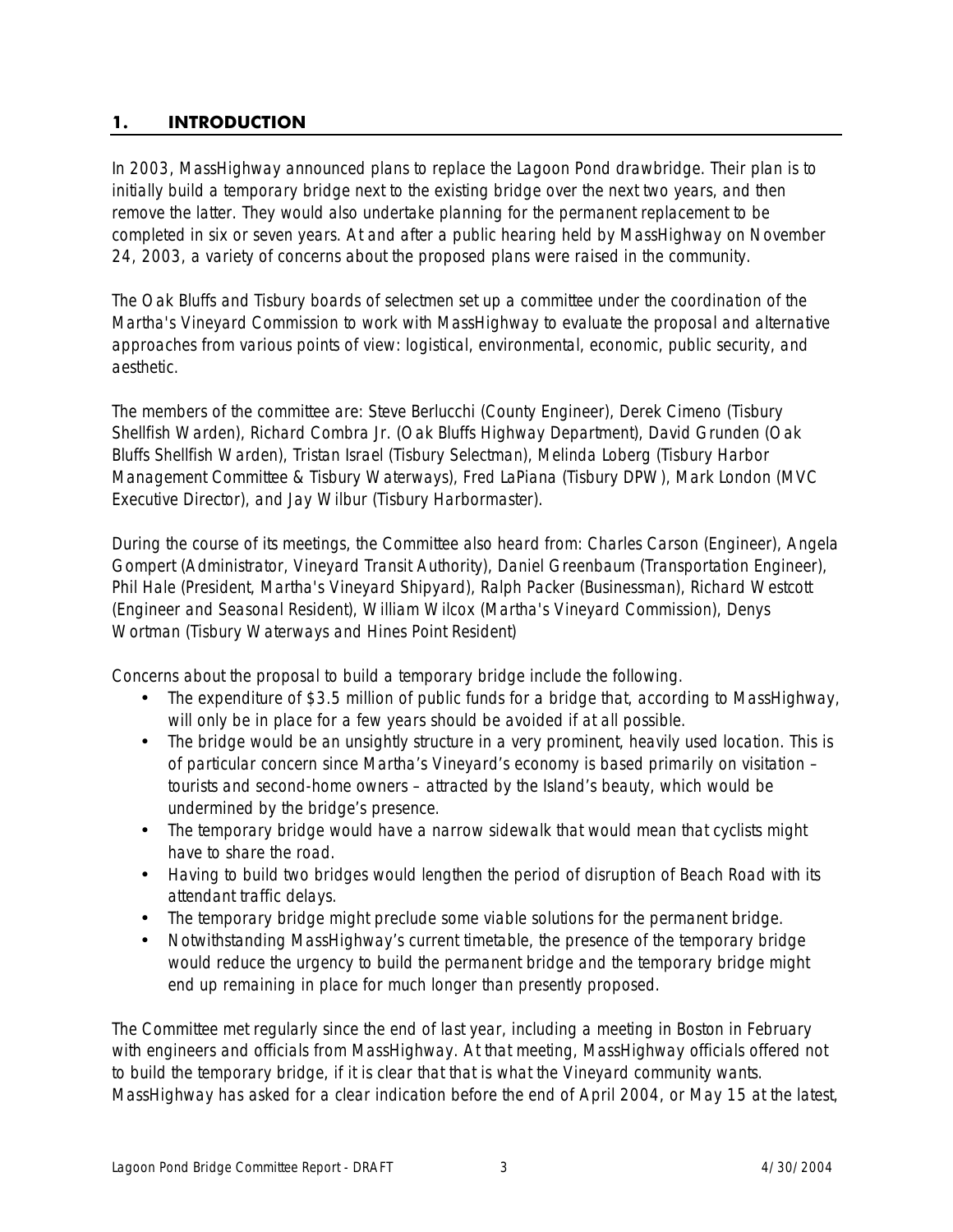so that, if the decision is made to proceed with the temporary bridge, it would be possible to do the piling during the winter of 2005-06. Otherwise, there would be an additional delay of one year.

#### **Summary of Conclusions**

As will be explained in more detail in this report, the Committee concurs that a new bridge is needed, that it should be located in the same general location as the existing bridge, and that it should be built as quickly as possible, with design work starting this year and the work completed in six or seven years at the latest.

With respect to the temporary bridge, the Committee concluded that there are two options:

- Option I The two Boards of Selectmen could quickly concur with the construction of the temporary bridge so that design work could begin immediately and construction would take place between November 2005 and November 2006.
- Option II The two Boards of Selectmen could ask MassHighway to postpone a decision until the fall so that the possibility of avoiding construction of the temporary bridge could be further explored. This would mean postponing construction by a year. This would involve the following.
	- Developing a detailed contingency plan for alternate shelter and mooring of boats that presently use Lagoon Pond as a harbor of refuge, and convincing the Coast Guard of its viability.
	- Asking MassHighway to develop a plan to build the permanent bridge where the temporary bridge is proposed. This would require acquiring and demolishing (or possibly relocating) the house adjacent to the bridge.

Frankly, most members of the committee began this process hoping to avoid building the temporary bridge. After studying the issue in depth over the past few months, the Committee has somewhat reluctantly come around to recommending that the temporary bridge be built, for two reasons.

- Although the risk of the current bridge failing before the new bridge is in place can be reduced somewhat, the consequences of potential failure, especially in terms of public safety and economic impact, are substantial. The Committee concludes that the bridge would have to remain in a down position in case of failure so that Beach Road is not closed. It would take at least six months to get a determination from the Coast Guard as to the acceptability of any contingency plan for the alternate mooring of boats, and there is considerable doubt as to whether it would be approved since Lagoon Pond has historically been used as a harbor of refuge.
- The option of building the bridge where the temporary bridge is proposed requires much more extensive fill in salt marshes so getting Department of Environmental Protection, Army Corps of Engineers, and Coastal Zone Management Consistency Review approval might be problematic. Also, it would require the acquisition of the adjacent house, either through negotiated purchase or taking, and it is not clear whether this is feasible.

A draft version of the Committee's report was made public in mid-April. A public hearing on the draft report was held on April 29, 2004, attended by about forty people. The consensus of people in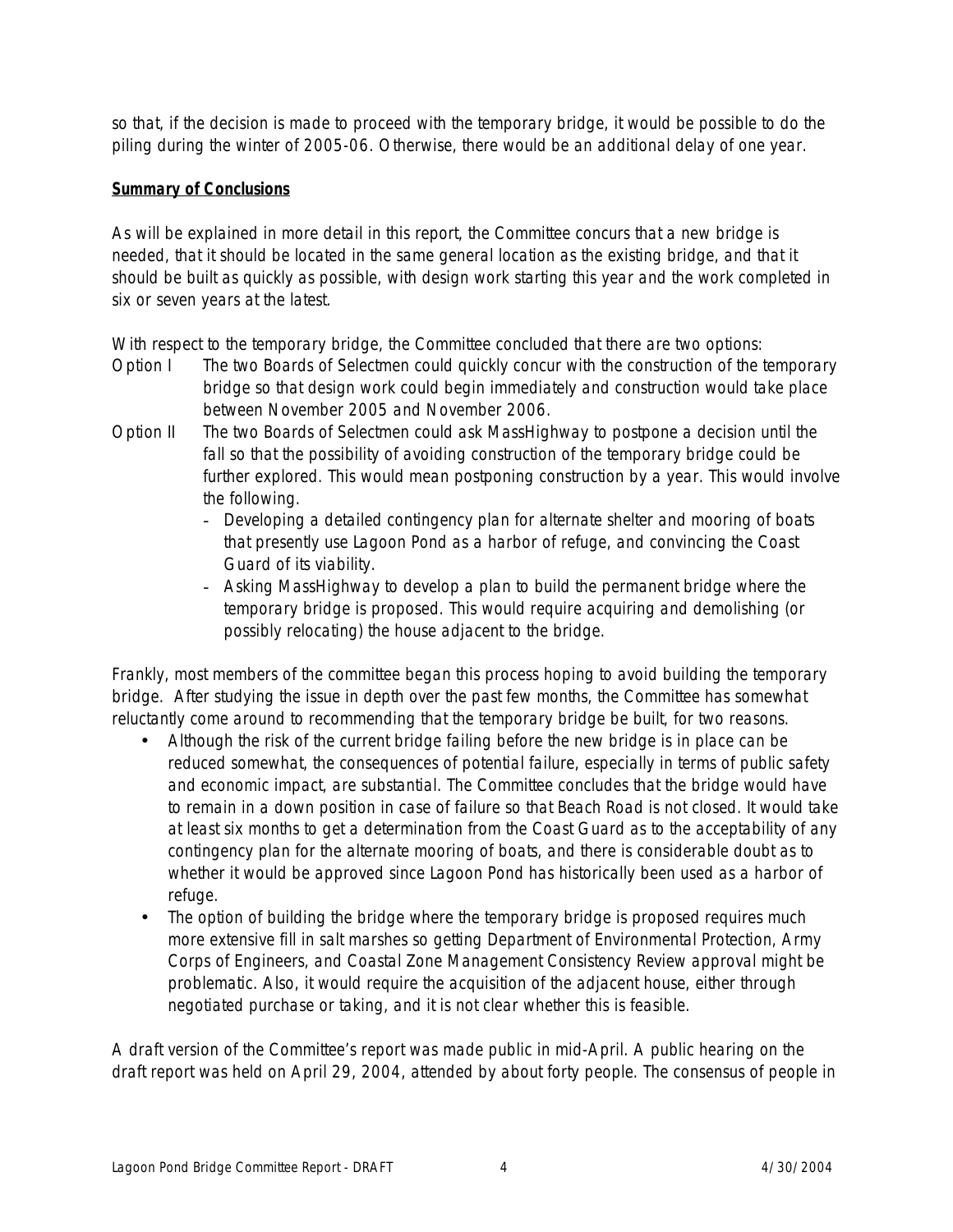attendance was to support the Committee's conclusions. The report has been revised to incorporate issues and comments raised at the hearing.

This report gives an overview of the pros and cons of the various options so that boards and individuals can draw their own conclusions.

**This report and all its recommendations were endorsed by the Oak Bluffs Board of Selectmen and the Tisbury Board of Selectmen at a joint meeting of the boards held on May 25, 2004.**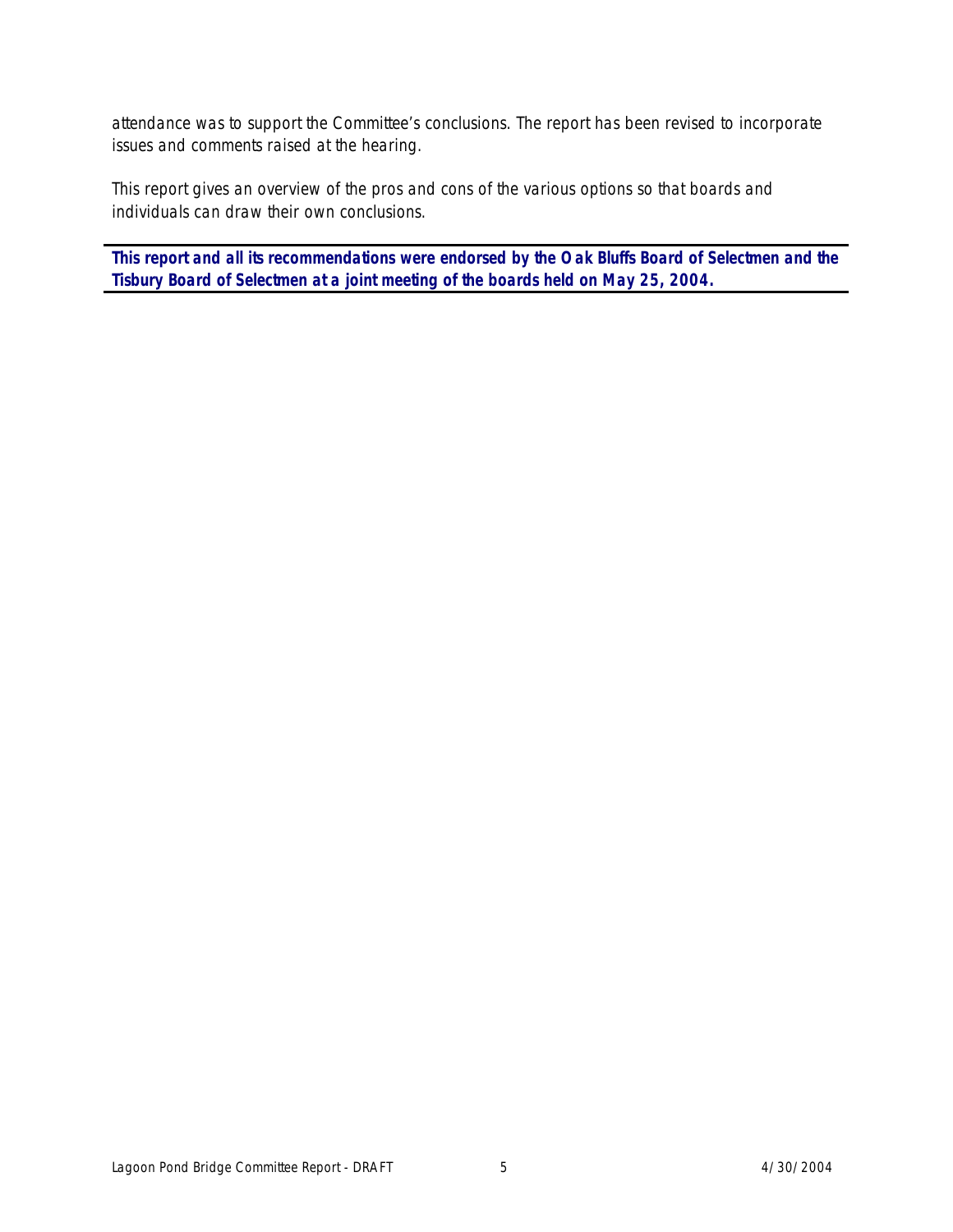#### **2. THE EXISTING BRIDGE**

#### **2.1 The Need for a Bridge Over Lagoon Pond**

The first question is whether there needs to be a bridge over Lagoon Pond at all. A few people suggested that the bridge could be eliminated, although this view was not widely shared. The Committee addressed this question with respect to permanently eliminating the bridge, as well as the issue of closing it temporarily during construction for either extended or brief periods.

- Traffic and Transportation: Beach Road is a critical part of the Island's road network. During summer approximately 15,000 vehicles use the bridge each day. Of this total about 97% are small trucks and passenger vehicles. The Vineyard Transit Authority Route 13 on Beach Road is the most heavily used VTA route, carrying 500,000 people each year. Closing the Lagoon Pond Bridge would require rerouting traffic onto the Edgartown-Vineyard-Haven Road and Barnes Road, and through two of the most problematic intersections on the Island, the State/Look/Edgartown-Vineyard-Haven and the Blinker intersection. Preliminary traffic modeling of the impact by the Martha's Vineyard Commission indicated that even short-term rerouting during the peak season would likely create serious traffic problems. Angela Gompert, Administrator of the VTA, believes that the closure of Beach Road would cripple public transit on the Vineyard, cause extensive delays and require adding buses and additional operating funds that VTA does not have.
- Public Safety: The permanent, or even temporary closure of Beach Road would pose public safety problems including limiting access to the hospital. Dr. Alan Hirshberg, Emergency Department Director of the Martha's Vineyard Hospital strongly recommended maintaining bridge access across the lagoon during the bridge repair process due to concerns relating to the EMS response time taking a patient from Tisbury and up-island towns to the hospital. Also, there is now emergency access from Oak Bluffs to the commercial and industrial activities along Beach Road in Vineyard Haven – including the Packer oil terminal – so a fire there could be fought from both directions. Obviously, a planned rerouting of traffic for a short period in the off-season would not be as much of a problem as an unplanned closure during the summer, or a permanent closure.
- **Economic Impact:** The commercial establishments located along Beach Road (e.g. Texaco gas station, Net Result, Tisbury Market Place) depend heavily on passing trade and would be seriously impacted by the closure of Beach Road. The industrial and office users would be less impacted.

#### **2.2 The Need to Replace the Existing Bridge**

The second question that the committee addressed is whether the existing bridge needs to be replaced. MassHighway has known for years that the drawbridge needed major work. A few years ago, they started planning for a major reconstruction of the existing bridge, hoping to keep much of the existing structure and pilings. It was only when they carried out soil studies that they discovered that the pilings were sitting on an unstable layer of peat and could not be used or reinforced further.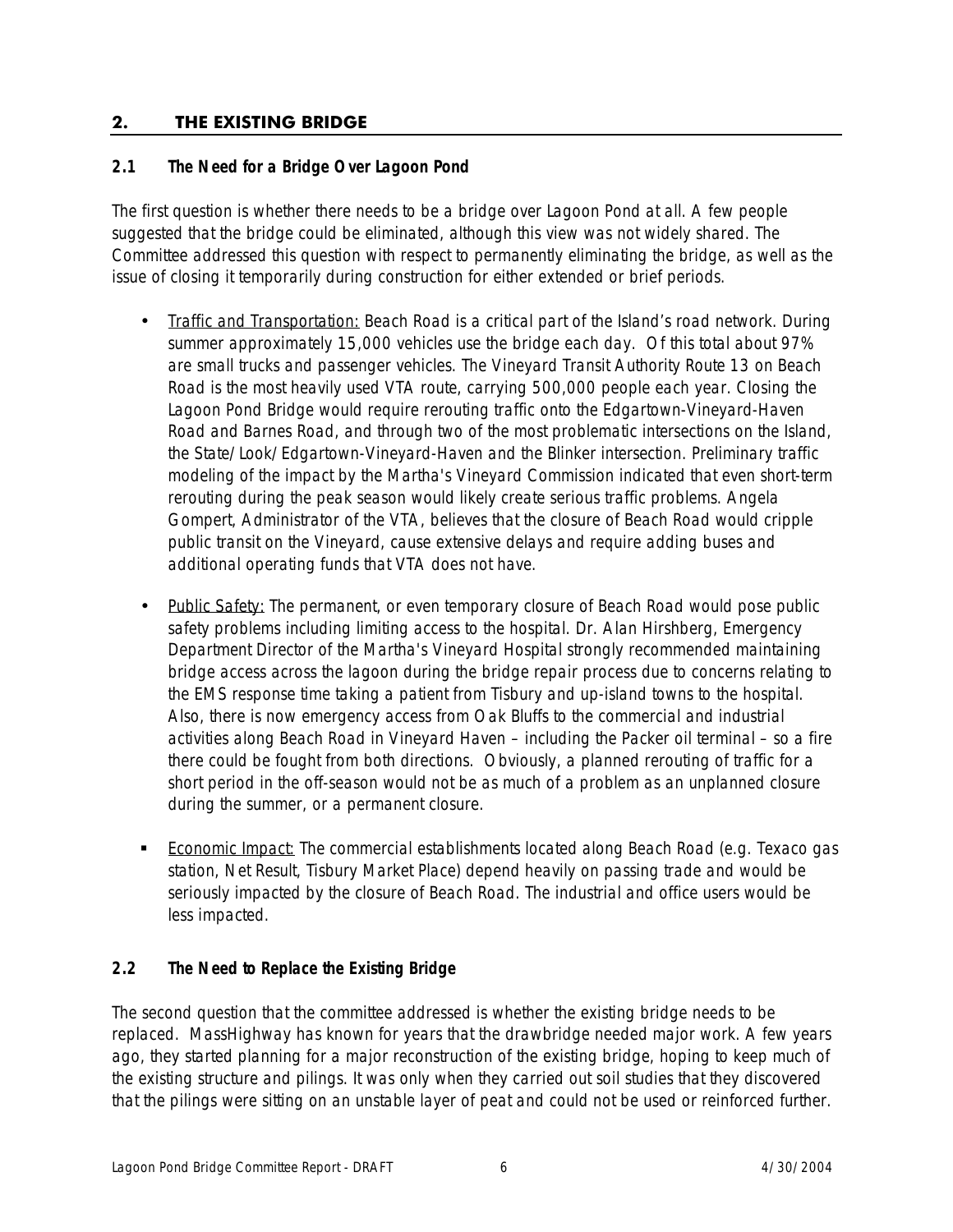The bridge supports have been shifting resulting in the need for temporary repairs. As a result of repairs carried out two years ago, MassHighway engineers hope it will be possible to maintain the bridge in operation until the temporary bridge can be constructed. However, they have concluded that it can no longer be repaired without essentially rebuilding the bridge from the pilings up.

The reconstruction process is complex, for various reasons including the particular permitting requirements related to construction in this environmentally sensitive area as well as the constraints placed on construction in this location. For example, construction in the water can only take place between November 1 to February 14 of each year because of spawning in fish and shellfish habitats.

MassHighway officials have given the following approximate timetable, based on their experience with other similar projects in the Commonwealth:

2004-07 environmental, soil and other technical studies; design development with community participation; preparation of construction documents; obtain permits; call for tender; awarding of contract;

2008-10 construction of the permanent bridge, dismantling of the temporary bridge. MassHighway and the committee felt that it would probably be realistic to add a year or two to the typical schedule for the "Vineyard Factor", for a total of seven or eight years. It might be possible to compress the time needed for permitting if there were strong community support for the proposal to replace the existing bridge with a virtually identical permanent bridge, although this would preclude exploring some of options outlined below. Also, it might be possible to speed up construction by working double shifts, provided the impact (noise, lighting, etc.) on the surrounding neighborhoods is mitigated.

The committee consulted with several engineers who concur with MassHighway's assessment of the need to replace the bridge as well as the overall timetable.

When MassHighway realized that the bridge would have to be replaced and that the reconstruction process would be complex, they proposed construction of the temporary bridge for the two reasons explained above (rerouting traffic during construction and concerns about the lifespan of the existing bridge).

#### **2.3 The Need to Maintain Boating Access to Lagoon Pond**

The third question addressed by the Committee is whether the bridge has to continue to allow passage of boats of a height greater than 13' to enter Lagoon Pond. Boating access to the pond is not only for the boats regularly moored there but also offers refuge in case of a storm.

Presently, there are about 350 boat moorings within the pond, accommodating boats ranging from small motorboats to up to 50' sailboats; about 30-50 are boats high enough to require operation of the drawbridge. The channel under the bridge is federally designated and, it is our understanding that, should the bridge mechanism fail, Coast Guard regulations require that the lift remain in the raised position allowing unimpeded marine traffic (forcing the re-routing of vehicular traffic) so that the pond can serve as a harbor of refuge in case of a storm.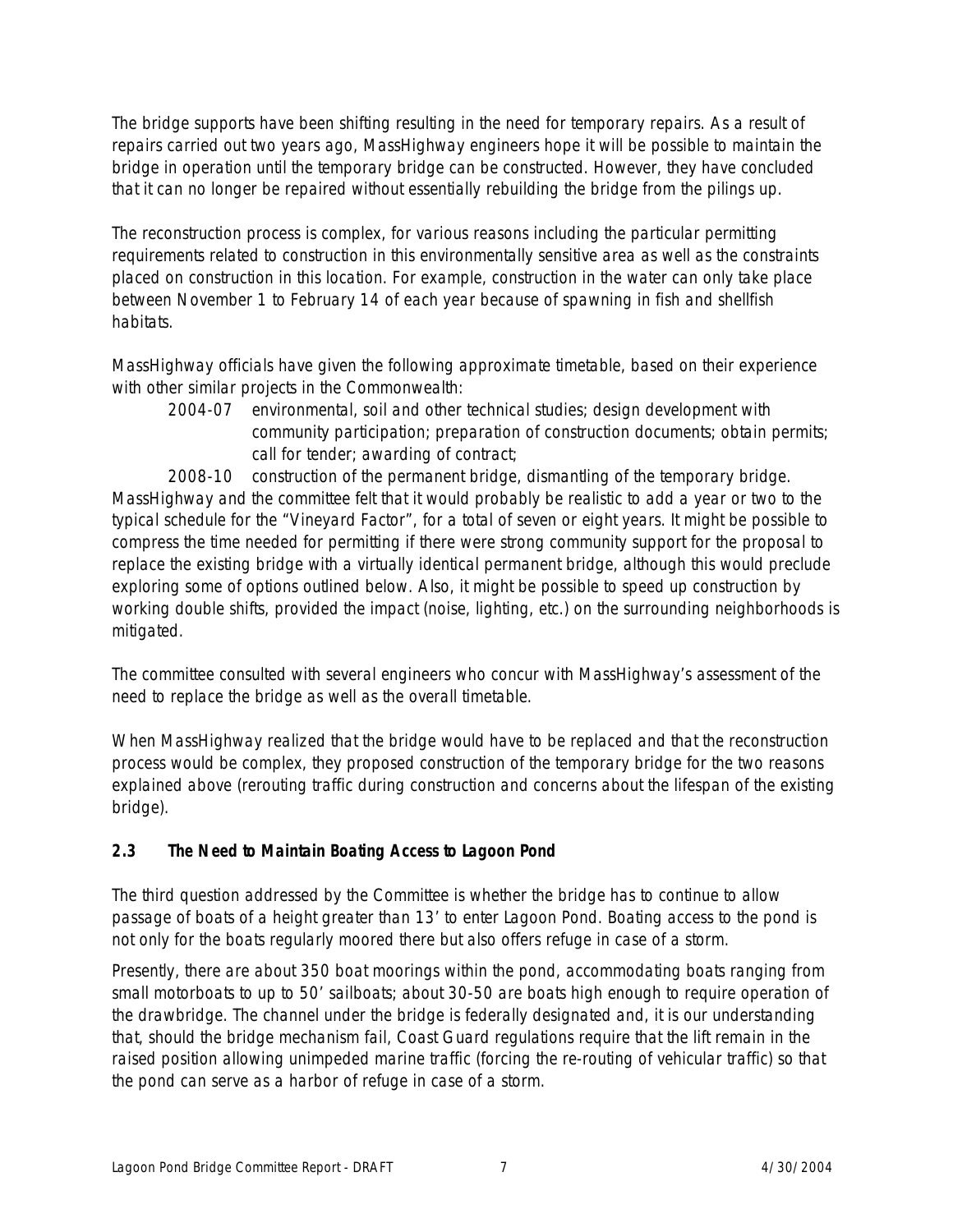The issue of whether the permanent bridge could be a fixed bridge instead of a drawbridge – or could at least be higher to allow more boats to pass under it without having to operate the drawbridge – should be addressed when the permanent bridge is designed. The Committee focused its attention on the possibility of what would happen should the existing bridge remain in use without construction of a temporary bridge, and then fail. Could the bridge remain in a down position until it was repaired or, if it could not be repaired, until the new bridge was completed?

The Martha's Vineyard Commission contacted the Coast Guard to inquire whether it could consider establishing a temporary policy allowing the bridge to remain in the down position in case of failure. The Coast Guard indicated that it would be willing to consider this, but would want to consider, among other things: "Confirmation from both the Tisbury and Oak Bluffs harbormasters that safe downstream moorings can be provided for all vessels presently moored upstream of the bridge."

The Tisbury Harbor Management Committee considered the issue of a contingency plan for alternate shelter and mooring. The following are excerpts from their report to the Lagoon Pond Bridge Committee.

*Vineyard Haven Harbor has a well-organized and condensed mooring field in the inner harbor that generally provides safe harbor for boats in most storms with the exception of hurricanes. The moorings in this part of the harbor represent a mixture of commercial, town rentals and private moorings. During the summer months, these moorings are one hundred percent occupied with decreasing use in the shoulder seasons and a group of between thirty and forty boats at their moorings throughout the winter. The outer harbor offers 100 approximately additional moorings in less well-protected waters. These are seasonal moorings, also a mixture of town rentals, private and commercial. During significant storms, all of these boats would move to safer harbors or be hauled.* 

*THMC would like to affirm that, depending on the time of year and advanced warning time of an approaching storm, anywhere from a few to over one hundred boaters would typically use Lagoon Pond as a safe refuge from stormy and dangerous weather. Without access to Lagoon Pond, boaters (any sailboat without the ability to easily de-rig and unstep its mast for transport as well as larger power boats) would have to find safe anchorage in other localities ie Edgartown, Tashmoo, Menemsha, Falmouth and other mainland destinations. These other local Island anchorages will certainly have limited capacity. Consequently, the Harbormaster would be required to ask boaters to leave Vineyard Haven well in advance of anticipated bad weather to allow for the extra time needed to find a safe harbor. Even if accurate storm predictions could be made in time, this would have a significant negative economic impact on Vineyard Haven as boaters would spend less time here. There is already some evidence that, due to the unpredictability in bridge openings, visiting sailboats are less likely to choose Vineyard Haven/Lagoon Pond as their destination. Businesses that rent moorings and dockage to boaters and supporting industries would experience a reduction in revenue that should not be overlooked.*

*The Town of Tisbury offers a welcome, safe and friendly harbor for its residents and visitors. Although the Town does not have a legal responsibility for the care and safety of privatelyowned boats except in the case of liability for negligent care of rental moorings, it feels an obligation to the boating community to do what it can within reason to support marine safety.*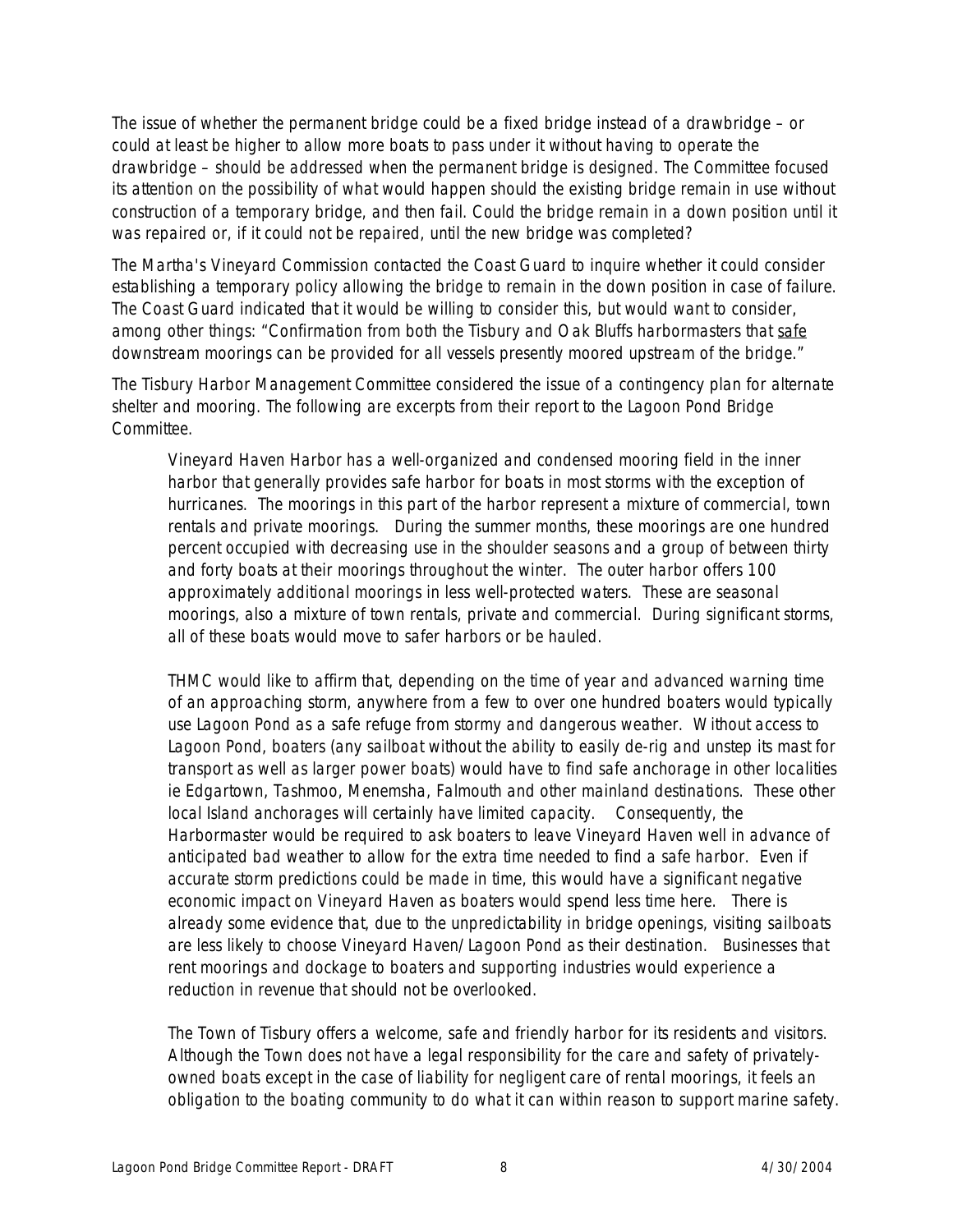One option that was raised was to leave the bridge in the down position, but raise it manually only for a limited time period before a storm. However, if the bridge mechanism is inoperable, it is not clear that this would be technically feasible. Also, closing Beach Road before a major storm might pose a problem to public safety.

The Committee was unable to come to a definitive conclusion with respect to this issue. If there were an acceptable contingency plan for boating and the Coast Guard accepted leaving the bridge in the down position should it fail, the risk of continuing to use the existing bridge until the permanent bridge was completed would virtually be eliminated.

Note that even if the decision is made to build the temporary bridge, there should be a contingency plan for boat shelter in case the existing bridge must be closed before the temporary bridge is in place.

#### **2.4 Conclusions and Recommendations**

- 2.4.1 The Committee concludes that Beach Road is an essential part of the Island's road network and the segment crossing Lagoon Pond cannot be eliminated.
- 2.4.2 The Committee concludes that closing this section of Beach Road for more than a short period of time of time off-season would have a range of unacceptable impacts for the Island community.
- 2.4.3 The Committee agrees that a replacement for the existing bridge is necessary due to the age of the pilings and lack of desirable subsurface sediment support for them as well as the general age and condition of the bridge approaches and of the draw mechanism.
- 2.4.4 The Committee concludes that, at least in the short term, there should be continued boating access to Lagoon Pond; therefore:
	- the temporary bridge should be a drawbridge to allow continuation of the present pattern of boating use in Lagoon Pond, and especially to continue to offer a harbor of refuge during storms;
	- before the permanent bridge is designed, alternative strategies should be examined with respect to the use of Lagoon Pond for regular mooring and as a harbor of refuge.
- 2.4.5 The Committee concurs that the new bridge will likely take at least six years to complete due to the time needed for design, permitting and construction.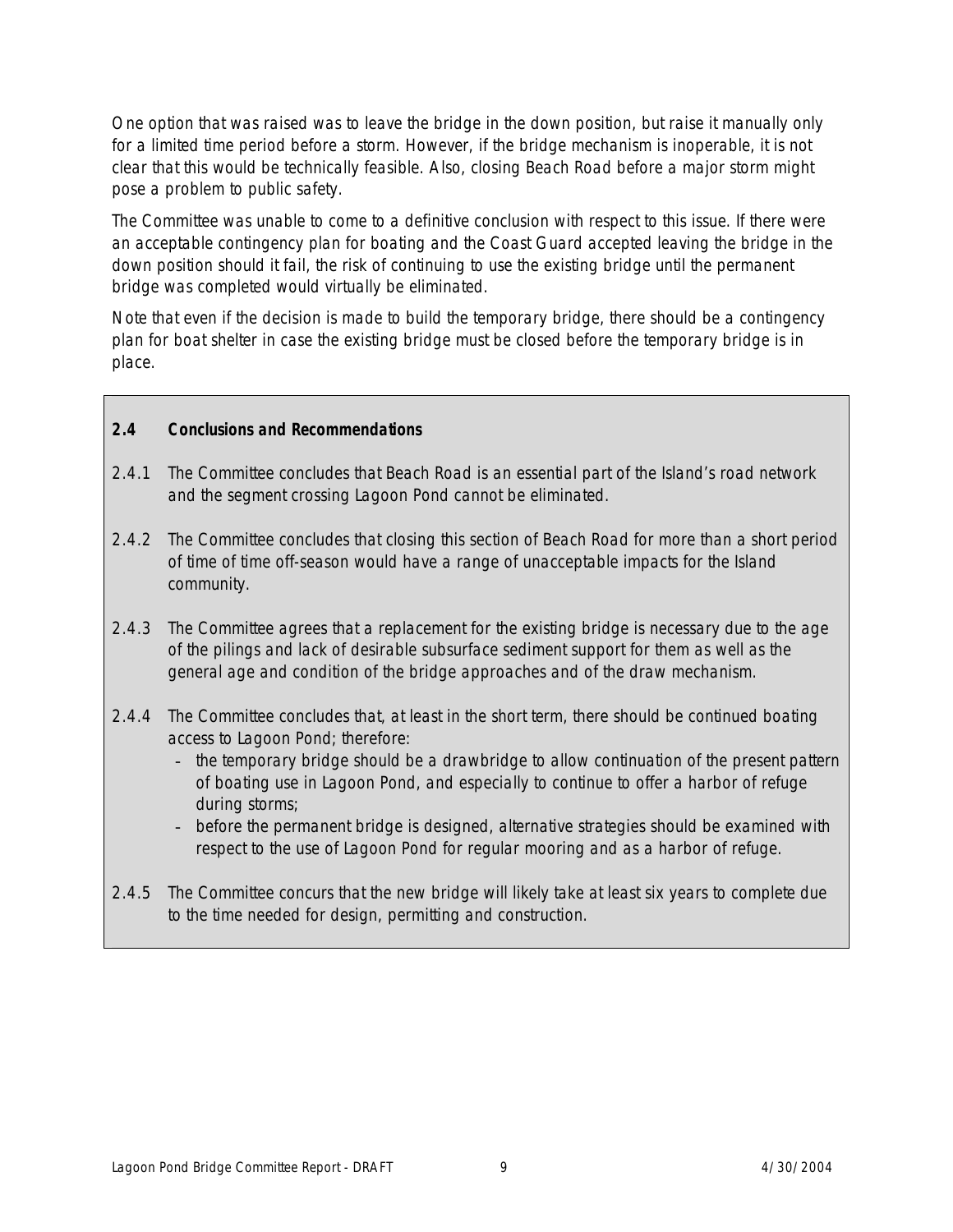#### **3. THE TEMPORARY BRIDGE**

As mentioned above, the temporary bridge is being proposed for two reasons.

- To carry traffic while the permanent bridge is built, since it is planned for the same location as the existing bridge.
- Because MassHighway engineers consider that there is a risk that the present bridge would fail in the 6-8 years that it would take to get the permanent bridge in place.

In order to avoid building a temporary bridge, both issues would have to be dealt with, that is, agreeing on a preferable alternative bridge location and having the Vineyard community accepting the risk that prior to the completion of the new permanent bridge, the present bridge could fail, regardless of the state's continued maintenance efforts.

According to MassHighway engineers, the temporary bridge can be built much more quickly than the permanent bridge for several reasons. From a permitting point of view, it is anticipated that the required review will be expedited because of its temporary nature. There are several design and construction features that are acceptable in the short term but would not be acceptable for the permanent bridge:

- it will be narrower and not as long, requiring far fewer piles;
- only half as much roadway (340 meters) needs to be rebuilt meaning there will be a sharp curve requiring a strict speed limit;
- it will be a pre-engineered structure, with a tall tower, brought in on a barge and erected in a relatively short time span;
- it will have a limited lifespan.

If MassHighway gives the green light to its consultants by May 15, 2004, it expects to respect the following timetable for construction of the temporary bridge: preparation of all plans by the winter of 2004-05, call for proposals in the spring of 2005, awarding of the contract in the summer of 2005, and construction beginning in fall of 2005. MassHighway hopes to complete the construction of piles during the winter of 2005-06, and the installation of the prefabricated bridge in the spring and summer of 2006 with the final roadwork on the approaches completed after the 2006 tourist season for completion in the fall of 2006. If design work does not proceed starting in May, the schedule would be shifted by a full year since construction in the water can only take place in the winter.

#### **3.1 The Need to Reroute Traffic During Construction of the New Permanent Bridge**

The temporary bridge would reroute traffic and allow continued vehicular and boating use during the period of construction of the permanent bridge. Avoiding having to reroute traffic would require that a clearly preferable alternate location for the new permanent bridge be identified that does not overlap at all with the existing bridge, so the latter can continue to be used until the new bridge is ready.

As discussed in section 5, the committee agrees that radically different solutions such as a tunnel or shifting the bridge to a totally new location are not viable. The only viable alternative location for the permanent bridge is where the temporary bridge is being proposed.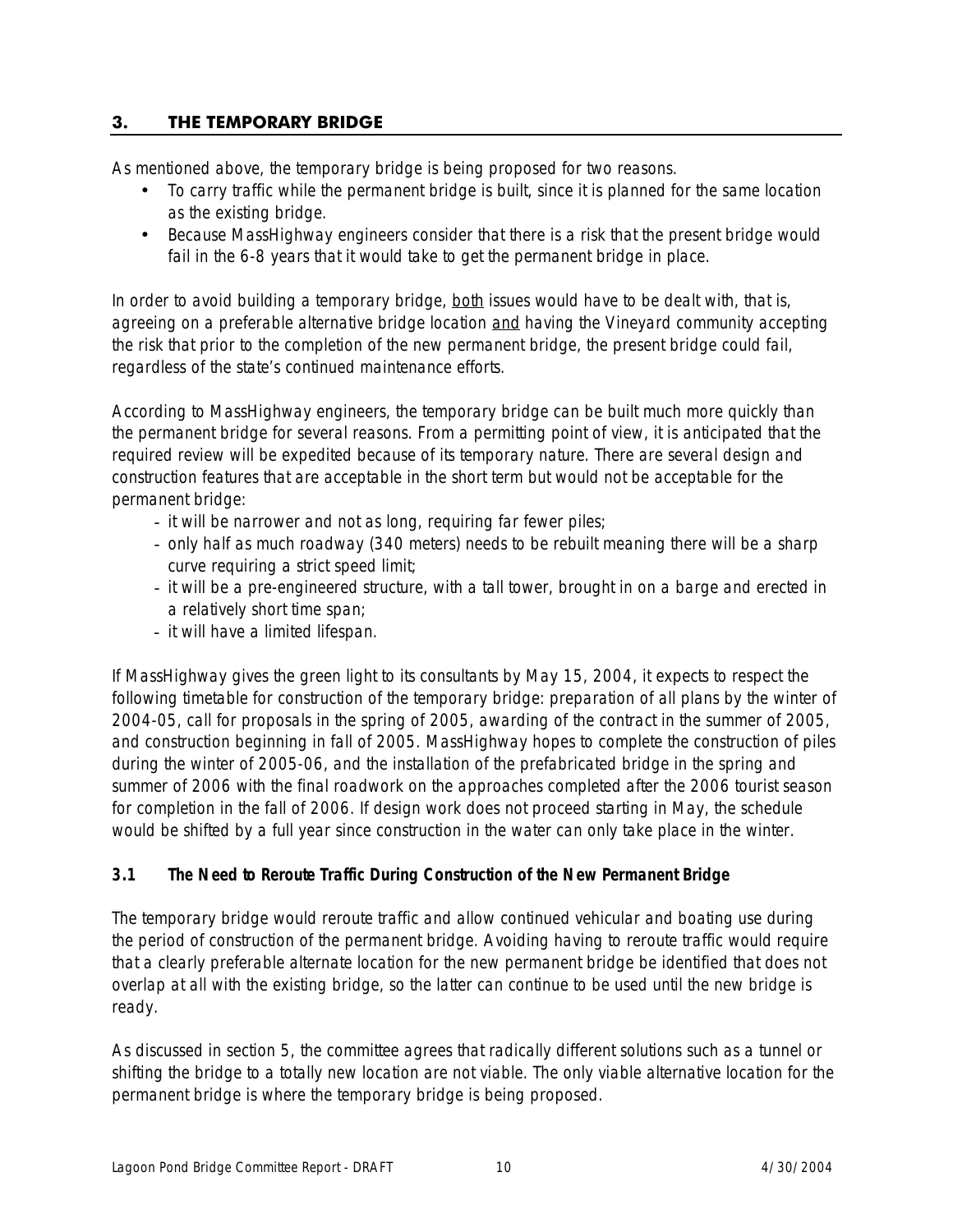There are two options for the bridge construction, that is:

- Option I As proposed by MassHighway, building a temporary bridge between the existing bridge and the house, and then building the new bridge where the existing bridge is located, widening it on the ocean side as required;
- Option II Building the permanent bridge on the pond side of the existing bridge, where the temporary bridge is proposed.

The illustration demonstrates the relative environmental impact of the two options. In both cases, the filling of the salt marshes will require MEPA review.

With the first option, the temporary bridge barely squeezes in between the present bridge and the house, severely limiting the width of the pedestrian and bicycle path. The house will have to be vacated, and the owner compensated, for the time that the temporary bridge is under construction and in place. With the second option, the house would have to be removed. MassHighway has indicated that it is not prepared to initiate a taking procedure if there is another viable option.

#### **3.2 The Risk that the Current Bridge Could Fail Before the New Permanent Bridge is Completed**

The second reason for the temporary bridge is because of risk that the present bridge will not last until the new bridge is in place. MassHighway engineers have assessed this risk and would not be proposing to build the temporary bridge if they were not convinced that it was needed. MassHighway engineers have made clear that they do not see any risk that the bridge might collapse and that the public is at risk in using the bridge. The risk is only that the road could not be kept in operation for a short or an extended period of time.

Risk is a combination of likelihood and consequences

It is difficult to precisely assess the likelihood that the bridge would fail. MassHighway engineers say that the existing bridge has been in operation beyond its serviceable life and they have no way of knowing how long will last. However, even with more strictly enforced vehicle weight restrictions and limiting the number of boat openings per day, MassHighway engineers are concerned that the unstable layer of peat on which the bridge pilings sit could lead to enough shifting of the bridge that the draw part would no longer work. If the draw mechanism failed, it is not now clear whether it could be repaired, how long this would take, and whether it is boat or road traffic that would have to be interrupted. If the bridge failed, MassHighway believes that we could be without Beach Road for several months perhaps in the summer, while repairs were made. The worst-case scenario is that the existing bridge fails, is deemed impossible to repair, and the Coast Guard insists that the bridge be kept in the up position. In that case, Beach Road could be closed for four or five years. Also, the ramped roadway leading up to the bridge is not in good condition; a failure there would hopefully be isolated in size and might be repaired in a relatively short time span but this could be a disruption, especially if it happened in the middle of the summer.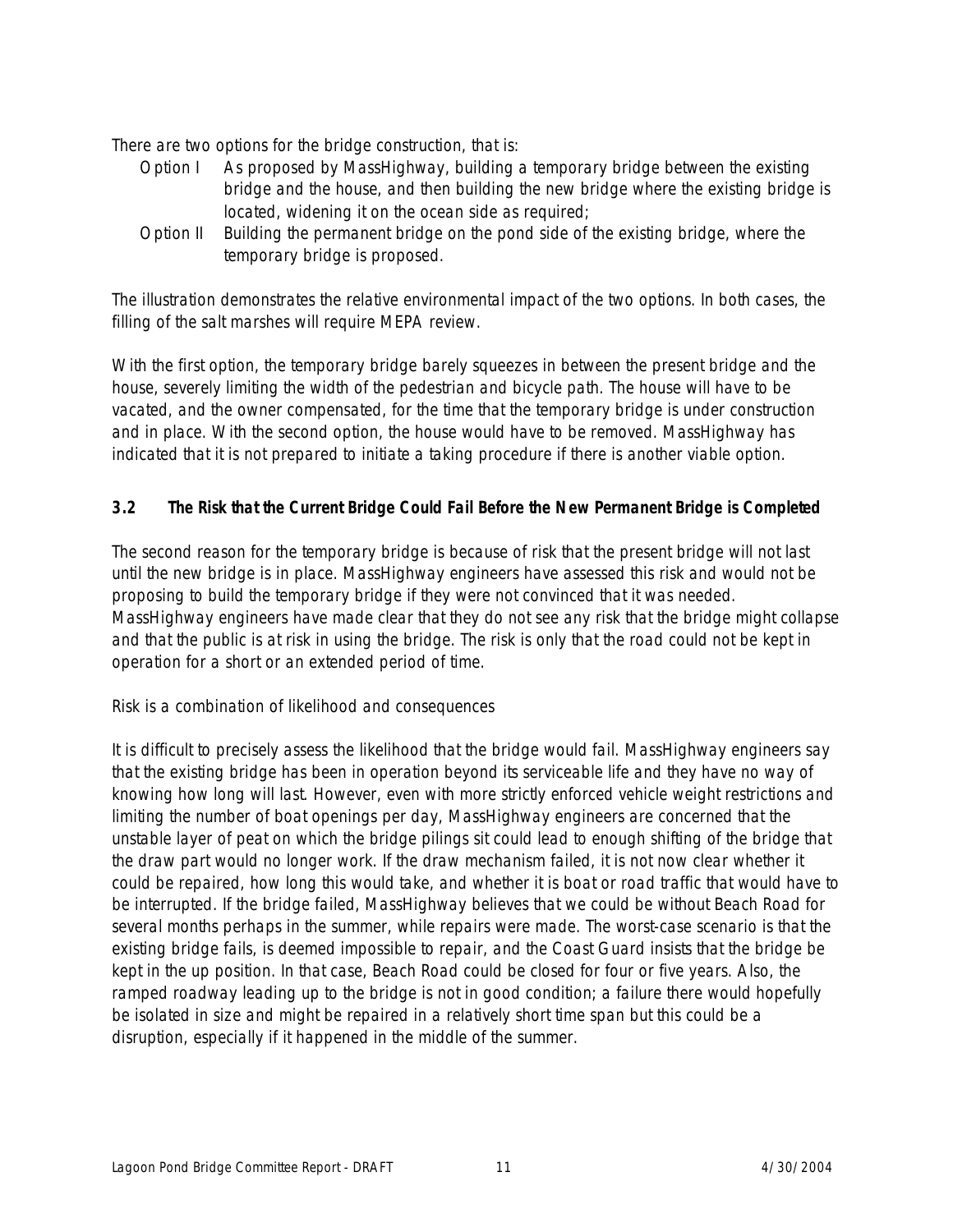Even if the likelihood of, say, a four-year or even a four-month failure is limited, the consequences with respect to traffic and transportation, to public safety, and to the economy as described in section 2.1 are serious enough to suggest that great caution is warranted.

MassHighway feels that getting a temporary bridge in place will ensure reliable vehicular and boat travel, would give them and the Vineyard community the time to properly plan for the permanent bridge, and is worth the \$3.5 million expenditure.

### **3.3 Design and Construction of the Temporary Bridge**

If the temporary bridge is to be part of the Vineyard landscape for five to seven years, it is important that every effort be made to minimize any negative functional and aesthetic impacts.

The proposed 5' width for the pedestrian and bicycle path appears to be inadequate considering that this is a major link between Vineyard Haven and Oak Bluffs. From a safety point of view, a width of 8' would seem to be the bare minimum and 10' would be preferable. Although it is impossible to create a wider path while the existing bridge is still in place, it might be possible to widen the path after demolition by adding a cantilevered section. Note, however, that this means that the permanent bridge would have to be relocated by the equivalent of whatever width is added.

The committee has asked MassHighway to explore the possibility of reducing the height of the 75' tower, such as decreasing the width of the lift span (presently 60'), increasing the horsepower of the lifting motor, increasing the weight of tower components, or decreasing the weight of the deck. The proposed approximately 60-foot length of the draw span is much longer than the 30-foot channel width because it must not only span the navigation channel but also an existing jacking pier that was installed several years ago.

Every effort must be made to reduce the risk that the existing bridge will fail during the approximately two years that it will take to install the temporary bridge. Presently, the 24-ton weight limit is not enforced, the draw mechanism is operated virtually on demand within the scheduled hours of operation, and MassHighway engineers have raised the possibility of reducing vibrations that affect the structure.

#### **3.4 Conclusions and Recommendations**

- 3.4.1 The Committee concluded that the risk of the existing bridge failing and being kept in the open position preventing vehicular passage on Beach Road is not a desirable outcome and should be avoided.
- 3.4.2 The Committee supports the proposed strategy of constructing a temporary bridge alongside the existing bridge as the option that will assure that passage along Beach Road will not be seriously interrupted.
- 3.4.3 The Committee recommends that MassHighway be asked to look at the following design modifications to the temporary bridge:
	- Ensuring that the temporary bridge design facilitates moving the channel as far as possible towards Vineyard Haven in the permanent bridge design (see section 4.2).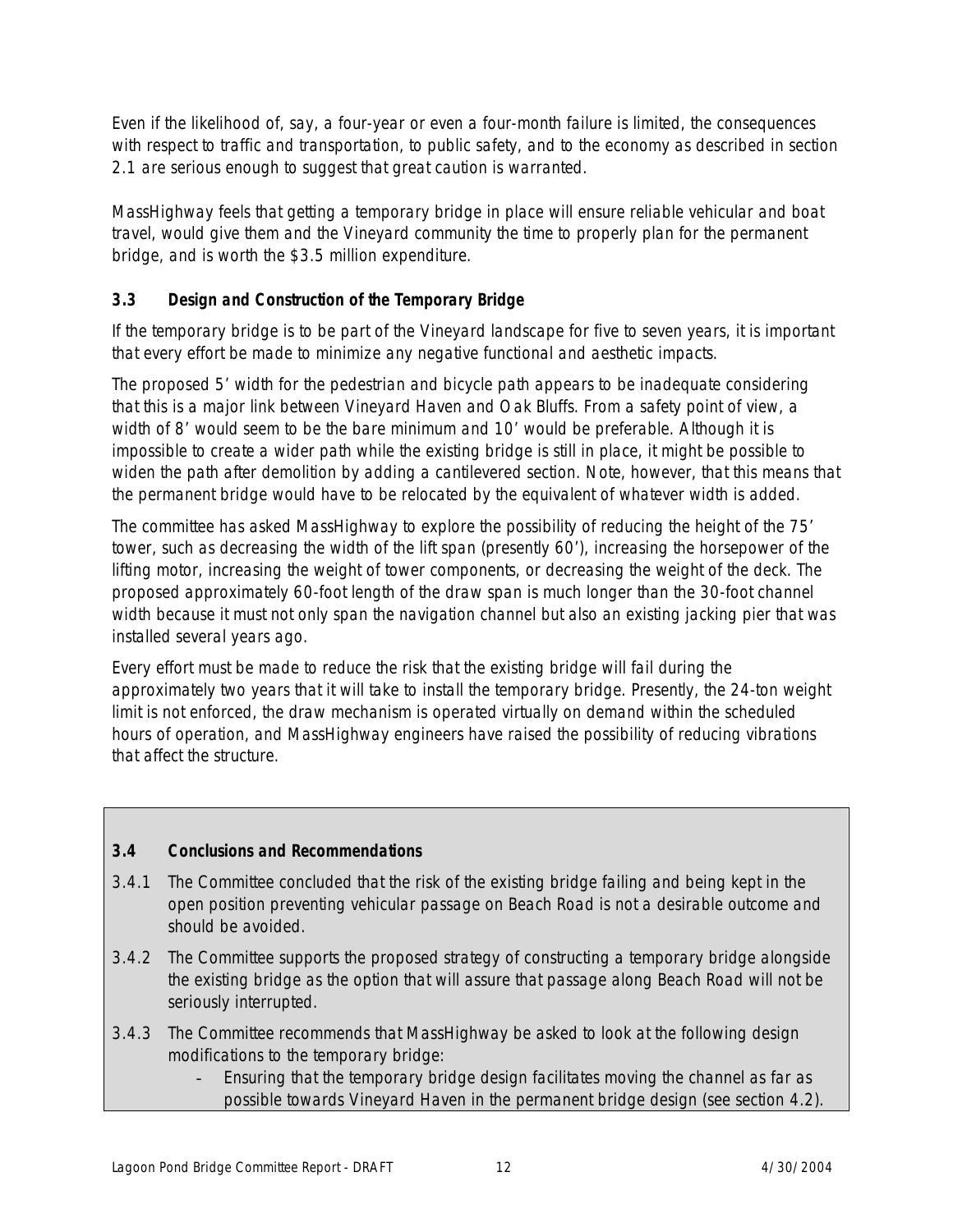- Reducing the height of the lift tower.
- 3.4.4 The Committee recommends that MassHighway install an additional culvert as a mitigating measure with respect to tidal flushing of Lagoon pond, subject to the hydrographic study confirming that it would be useful (see section 4.1).
- 3.4.5 The Committee recommends that MassHighway give very serious consideration to acquiring the house located next to the bridge in order to allow building a slightly wider temporary bridge that would be safer for pedestrians and cyclists, and in order to give more flexibility in the design and construction of the permanent bridge.
- 3.4.6 The Committee recommends that MassHighway draw up a traffic management plan that will minimize disruption to traffic, especially during the summertime, and that avoids using the town landing or the pull-off as construction staging areas.
- 3.4.7 The Committee recommends that the following measures be used to minimize the risk that the existing bridge will fail before the temporary bridge is in place.
	- State police should strictly enforce limits on the weight of vehicles. It is suggested that the bridge be posted to permit "cars, trucks under 20' long, buses, and emergency vehicles only". Local truckers should be contacted to assure that they understand and comply with weight limits.
	- MassHighway should be asked to identify measures to reduce vibrations emanating from traffic.
	- The number of daily openings of the drawbridge should be restricted.
- 3.4.5 The Committee recommends that MassHighway be asked to ensure that the construction process is designed to minimize the impact on summer traffic by avoiding work during the summer season requiring either rerouting or delaying traffic on Beach Road.

#### **4. THE NEW PERMANENT BRIDGE**

This section discusses in more detail some of the issues and options for the permanent bridge that were examined by the Committee, either as alternatives to the proposal to rebuild the bridge in its present location, or as concerns to be dealt with in designing the bridge if that location is chosen.

#### **4.1 Flushing of Lagoon Pond**

There are serious water quality issues in the Lagoon Pond and the possibility has been raised that these are being exacerbated by inadequate tidal flushing action due to the width of the present channel. It was hoped that radically enlarging the channel might significantly improve tidal flushing.

A study of the tidal height in the West Arm of the Lagoon conducted by the Martha's Vineyard Commission in November 2003 compared to the Tisbury Harbor concluded that the high tides were essentially identical. This suggests that it is unlikely that enlarging the water channel would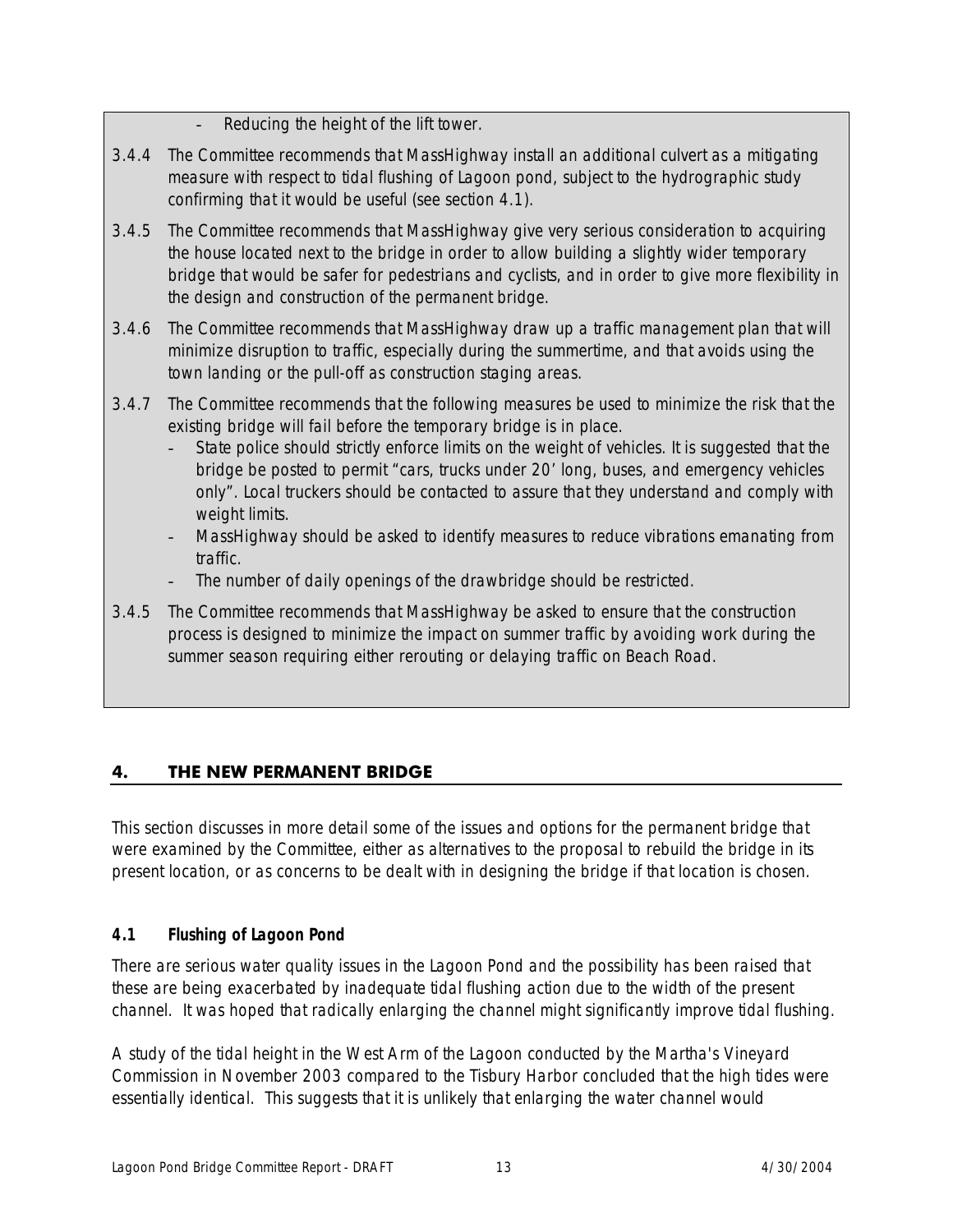substantially improve tidal flushing throughout the pond, although it could have some positive local impact. A hydrodynamic circulation model within Lagoon Pond – being prepared by the Massachusetts Estuary Project with funding from Tisbury Waterways Inc., and performed by the UMass School of Marine Science, to be completed in June – could help fine-tune the design of the temporary and permanent bridge.

Options that might improve tidal flushing include widening or adjusting the location and/or shape of the channel, and adding culverts in the central part of the causeway. Caution must be exercised in increasing tidal flow in the western part of the causeway since this could result in a negative impact on water quality in the Western Arm, an area of active shellfish beds. Also, the impact of the possible widening of the channel on its ability to self-maintain without dredging must be analyzed.

#### **4.2 Boating Safety in the Channel**

A second concern with the existing bridge is that the present channel poses operational and safety problems to boaters due to inadequate sight lines. This could be improved by totally relocating the channel, or by making adjustments in the same general location as the present channel.

MassHighway engineers indicated that both the temporary and permanent bridges will be much safer than the existing bridge because of the significantly increased visibility, since there will only be a few columns rather that the present forest of wooden piles. They questioned whether the additional measure of moving the channel to avoid boats having to turn would be justified, given the environmental damage that dredging a new channel would cause to the barrier beach and eelgrass beds, the additional cost of \$5 million dollars or more, and the extensive additional permitting requirements including an Act of Congress to relocate the federally-designated channel and full MEPA review to assess the environmental impact.

It would appear possible to adjust the location, width and direction of the channel location within the presently designated channel, without additional permitting. The channel and bridge abutments could be shifted to the west and the operable part of the bridge could be further shifted to be offcenter between the abutments, thereby improving the alignment considerably.

In any case, MassHighway has indicated that it will not take the responsibility of dredging a new channel. However, they are prepared to relocate the draw span to accommodate a relocated channel if the community takes the initiative to design, permit and dredge it. The Army Corps of Engineers is responsible for maintaining the channel and this could include dredging; the Massachusetts Seaport Council might fund dredging outside the official channel.

#### **4.3 Environmental Impact**

Whether the permanent bridge is built in the location of the present bridge, or is located where the temporary bridge is proposed, the bridge is wider than the existing land area. Steve McLaughlin, the MassHighway engineer responsible for the project, believes that it will likely prove prohibitively expensive to support it on columns and it will be necessary to fill under the roadway, enclosing it either with a vertical retaining wall, or with sloping rip-rap.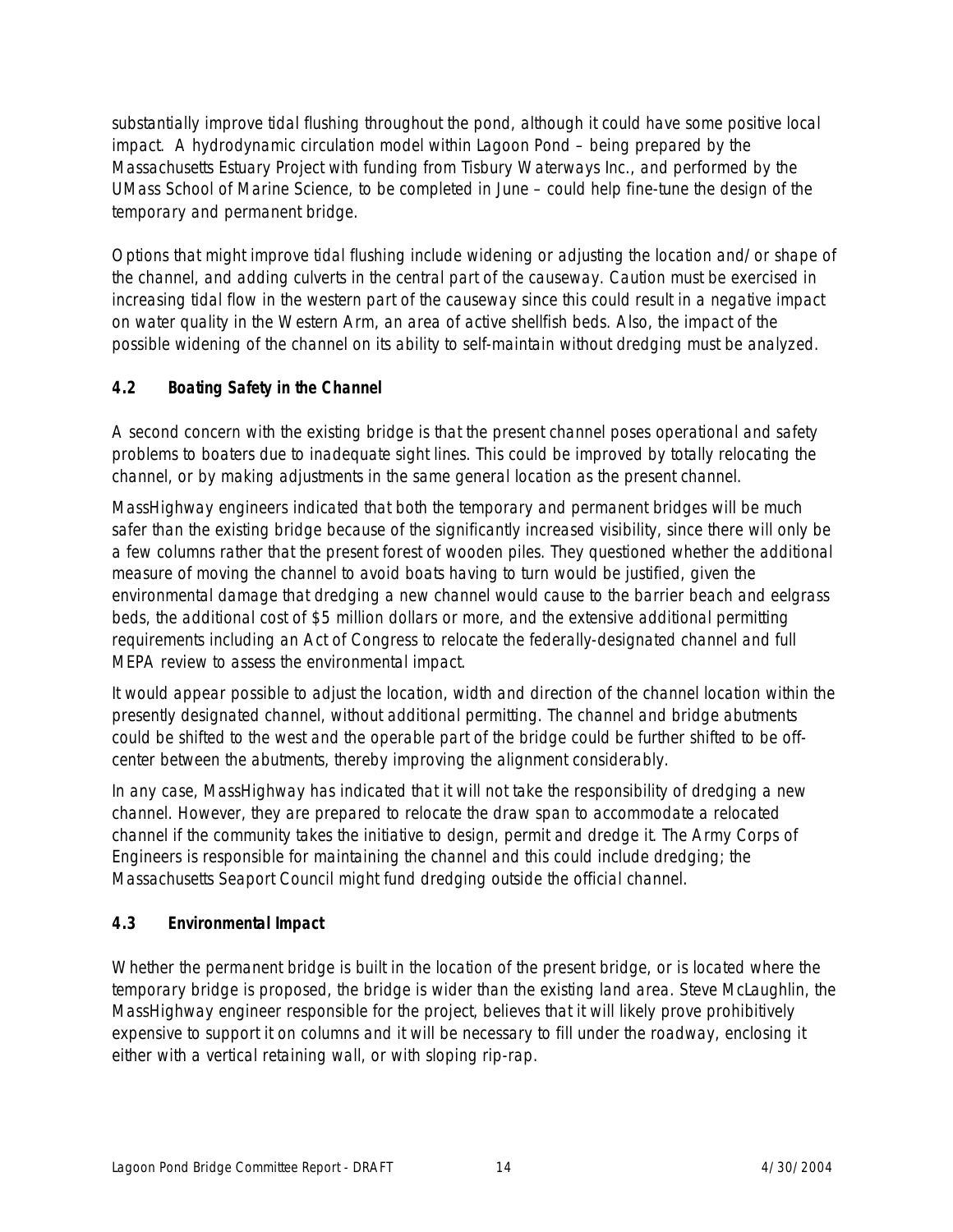The option of building the permanent bridge on the Lagoon (house) side would involve about 800 linear feet of fill (between 6,000 and 10,000 square feet) that would impacting the shellfish beds in the tidal flats located within the pond. The option of building the permanent bridge on the ocean side, replacing the existing bridge, would appear to involve filling only about 100 linear feet.

Any fill would require the preparation of an environmental impact statement for MEPA review. A proposal to fill a more extensive area might be harder to justify if there is an alternative that would have less impact on the resource. However, given the other factors involved, MEPA could accept such an option provided there was adequate mitigation such as replacing any impacted area with an equivalent area of tidal flat or of eelgrass.

#### **4.4 Alternatives Study**

Several radically different permanent solutions have been brought up. Mass Highways position on alternative locations and types of solution was that if there were strong arguments in favor of other solutions, they would have to carry out a serious alternatives study that would cost \$300-400,000, presently unbudgeted. This could add a couple of years to the whole process, depending on the extent of studies required. MassHighway asked the Committee to examine the various options and make a recommendation as to whether this study is warranted.

A tunnel would allow for greatly increasing the opening between the pond and ocean. This would be an advantage for boater. However, it is now clear that this additional flushing will not be that advantageous and might cause problem for shellfish beds. A tunnel would also create an unpleasant and un-Vineyardlike environment for the people in cars and buses on Beach Road as well as for cyclists and pedestrians. It would also cause safety concerns related to flooding. MassHighway prepared a rough estimate of the tunnel option; it would cost at least \$60 million, compared to the \$12 budgeted by the state for the permanent bridge.

The other alternative solution was to move the bridge a great distance towards Vineyard Haven. Though this would offer the advantage of straightening the boating channel, this would require considerable dredging to create and maintain a new channel as well as the filling of salt marsh and wetlands. Major concerns were raised about the feasibility of maintaining a channel in a location different from the natural channel.

MassHighway's policy is to replace bridges in their same location whenever possible as a so-called "footprint" bridge generally raises fewer environmental or permitting issues.

Irrespective of the decision on the temporary bridge, MassHighway is prepared to issue a request for qualifications/proposals to hire a firm of engineers to design the permanent bridge, with a mandate to build it in essentially the same location as the current bridge, allowing some possible adjustment of the bridge's location and height. They would like a clear indication that the Vineyard community is supportive of this. If there were strong arguments in favor of radically different solutions and had to carry out the alternatives study this could add a couple of years to the whole process, depending on the extent of studies required. This would increase the risk of failure of the present bridge if there were no temporary bridge.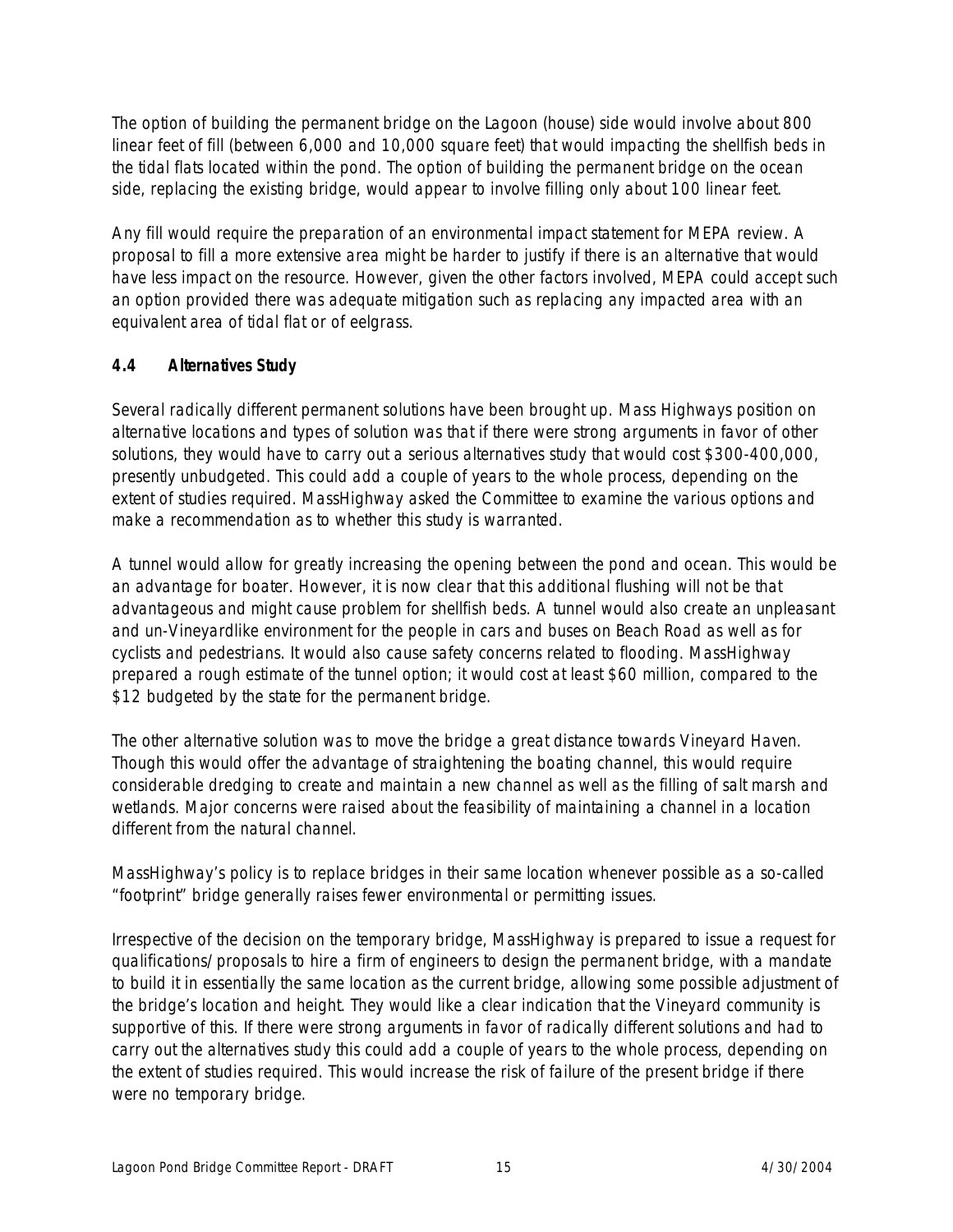The options that could be examined with a bridge in the same general location as the existing bridge include a medium-high movable or fixed bridge, or a high fixed bridge. Raising the height would allow more boats to pass through without operating the bridge and therefore cause less disruption to traffic. Making it a higher fixed bridge could lower construction and maintenance costs, would eliminate operating costs, would eliminate the disruption to traffic, and would result in a larger structure, but a bridge with cleaner lines (no mechanism, control room, etc.). An analysis of the present use of Lagoon Pond, both for regular mooring and as a harbor of refuge, would indicate how many boats would be affected.

#### **4.5 Assurance of Timely Construction**

MassHighway officials stated that they intend to begin designing the permanent bridge as soon as the Island confirms its agreement with the general approach, and that it would be completed as soon as possible. The first step, issuing a request for qualifications/proposals could begin immediately. The planned timetable is 9 months for firm selection, 24 months for design and permitting, and 40 months for construction. The Coast Guard would, as a condition of permitting for a temporary bridge, place time requirements on the building of a permanent bridge

However, concerns have been raised that, notwithstanding the best current intentions of Mass Highway, once the temporary bridge is in place and there is a safe and operational short-term solution, budget constraints at the State may jeopardize the construction of the permanent bridge according to the current timetable and the temporary bridge may remain in place for a much longer period of time.

The Committee didn't see any way to obtain an iron-clad guarantee that the permanent bridge would be built according to schedule. However, various measures could be used in an effort to improve the likelihood that the timetable would be respected.

#### **4.6 Conclusions and Recommendations**

- 4.6.1 The Committee concludes that building a tunnel is not a viable option. It further concludes that the environmental and cost disadvantages of relocating the bridge to a totally new location – which would require dredging and maintaining a new channel with its associated permitting and financial implications – outweigh the potential advantage of straightening the boating channel.
- 4.6.2 The Committee recommends that the permanent bridge be built in the same general location as the existing bridge. However, the Committee recommends that MassHighway be asked to look at the possibility of:
	- Reducing the dogleg in the boating channel and improving sight lines by shifting the channel about fifty feet to the west;
	- Raising the bridge height so that it doesn't need to be opened as often, (and perhaps eliminating the movable portion altogether);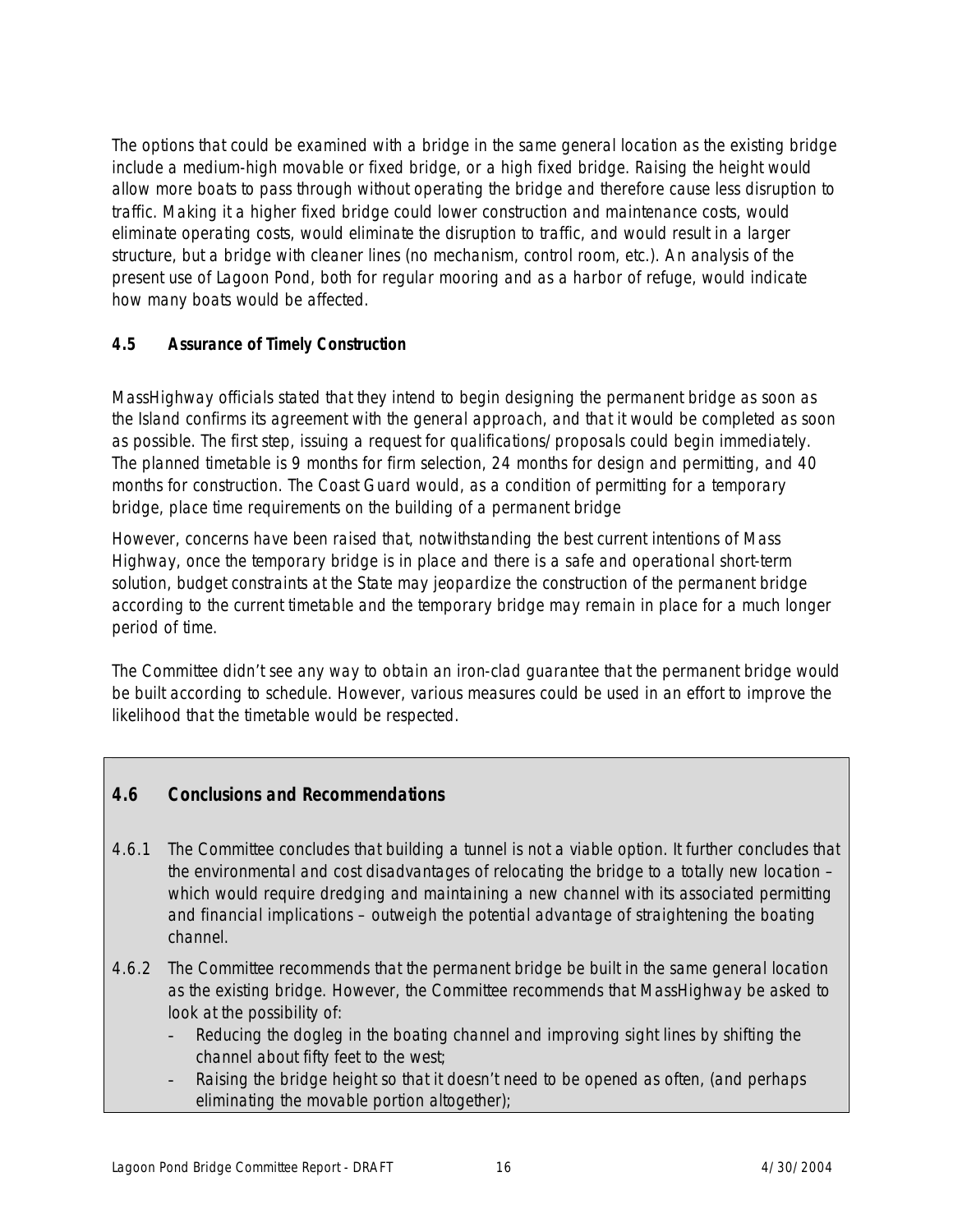- Making the boating channel wider, say 40' instead of the present 30';
- Creating a separate narrow channel for small boats.
- 4.6.3 The Committee concludes that it is unlikely that enlarging the channel would significantly improve tidal circulation to the Lagoon. However, the precise channel width and configuration as well as the possibility of adding a large culvert through Beach Road in the vicinity of the Town landing should be evaluated by the numerical hydrodynamic model to determine the potential improvement to water circulation and quality in the West Arm of Lagoon Pond.
- 4.6.4 The Committee recommends that the Towns ask MassHighway to include the demolition of the temporary bridge and the restoration of the site be included in the same contract as the construction of the permanent bridge, in order to ensure timely completion.
- 4.6.5 The Committee recommends that the Towns seek the following means to strengthen the likelihood that the bridge will be built according to the present schedule:
	- A Memorandum of Agreement between the Towns and MassHighway be drawn up confirming MassHighway's intention to move ahead with all due speed on the design and construction of the permanent bridge, starting this year, and to complete the permanent bridge in a timely way;
	- There be an earmark in the new federal transportation act for the permanent bridge (to arrange through Senator Kennedy and Senator Delahunt);
	- There be a line item in the state budget for the permanent bridge (to arrange through Senator O'Leary and Representative Turkington);
	- There be a political commitment from the Romney Administration supporting the completion of the permanent bridge as quickly as possible (from Secretary Grabauskas, the Chair of the Joint Committee on Transportation, or the Governor).
- 4.6.6 The Committee recommends that, over the next two years, the community should be actively involved with MassHighway in the design process for the new permanent bridge to assure that aesthetic and logistical requirements are met. This should look at issues such as:
	- the precise location of the bridge
	- the location and width of the boating channel as well as the height that would optimize the vehicular circulation on the bridge and the boating under it (including the possibility of eliminating the draw portion altogether);
	- the width of the bridge that would optimize the desire to make it as narrow as possible while integrating a safe sidewalk and bicycle path;
	- design details such as the design of railings, barriers, columns, landscape, with a view to harmonizing with the character of the Vineyard;
	- lighting, with an emphasis on avoiding lighting as much as possible.
- 4.6.7 The Committee recommends that MassHighway ensure that an architect is part of the bridge design team to help deal with the design and community integration issues.
- 4.6.8 The Committee recommends that the two towns, the MVC, the County and the Vineyard community as a whole work closely with MassHighway on permitting issues so that all concerns and options are dealt with in a comprehensive way as early as possible. MassHighway should explore the possibility of an inter-agency agreement with the Coast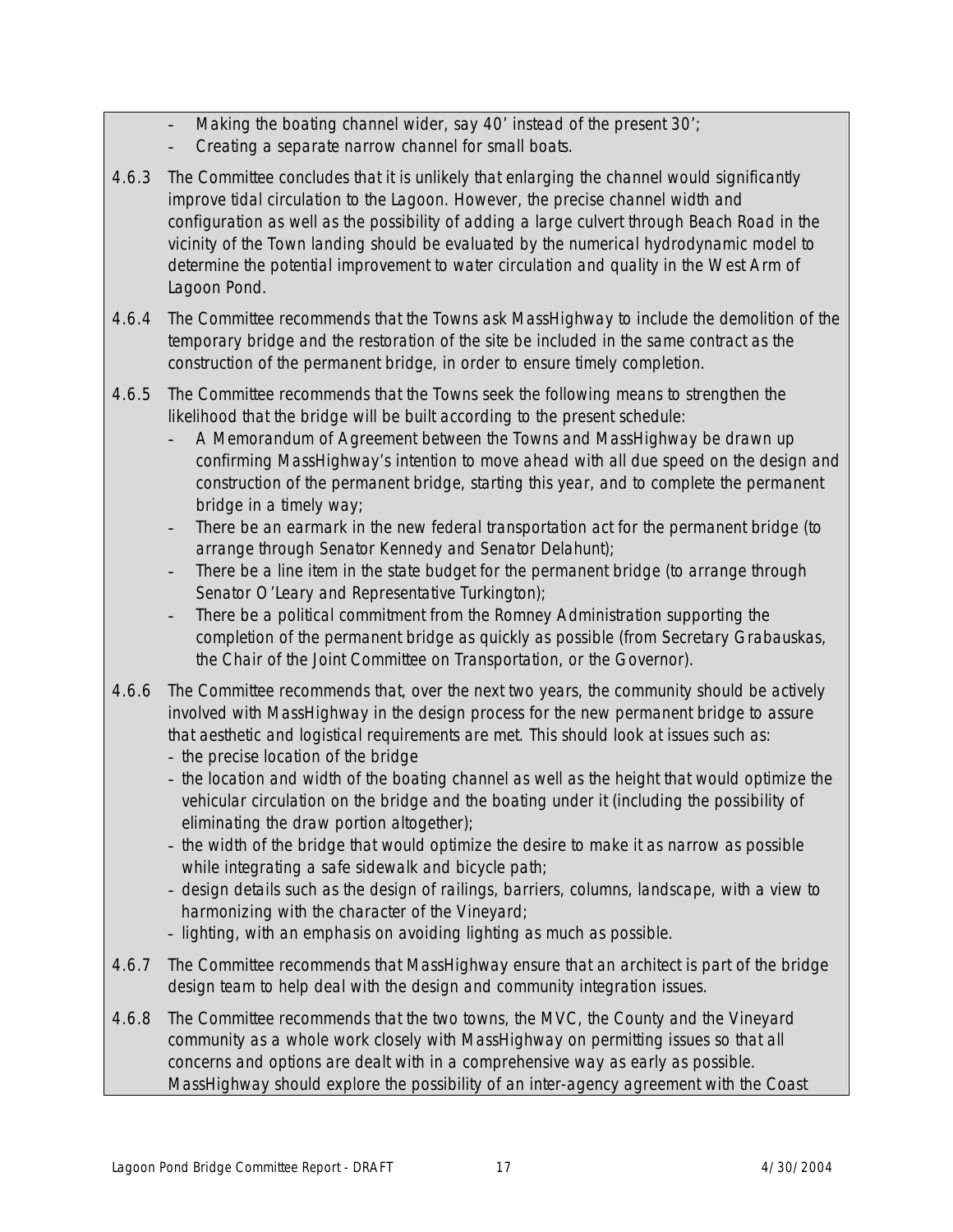Guard, Army Corps of Engineers, DEP, EOTC and any other agency involved in permitting.

4.6.9 The Committee suggests that it be mandated by the Towns to continue to act as a liaison between the Vineyard community and MassHighway until the project is completed, i.e. the temporary bridge is demolished and the site is restored.